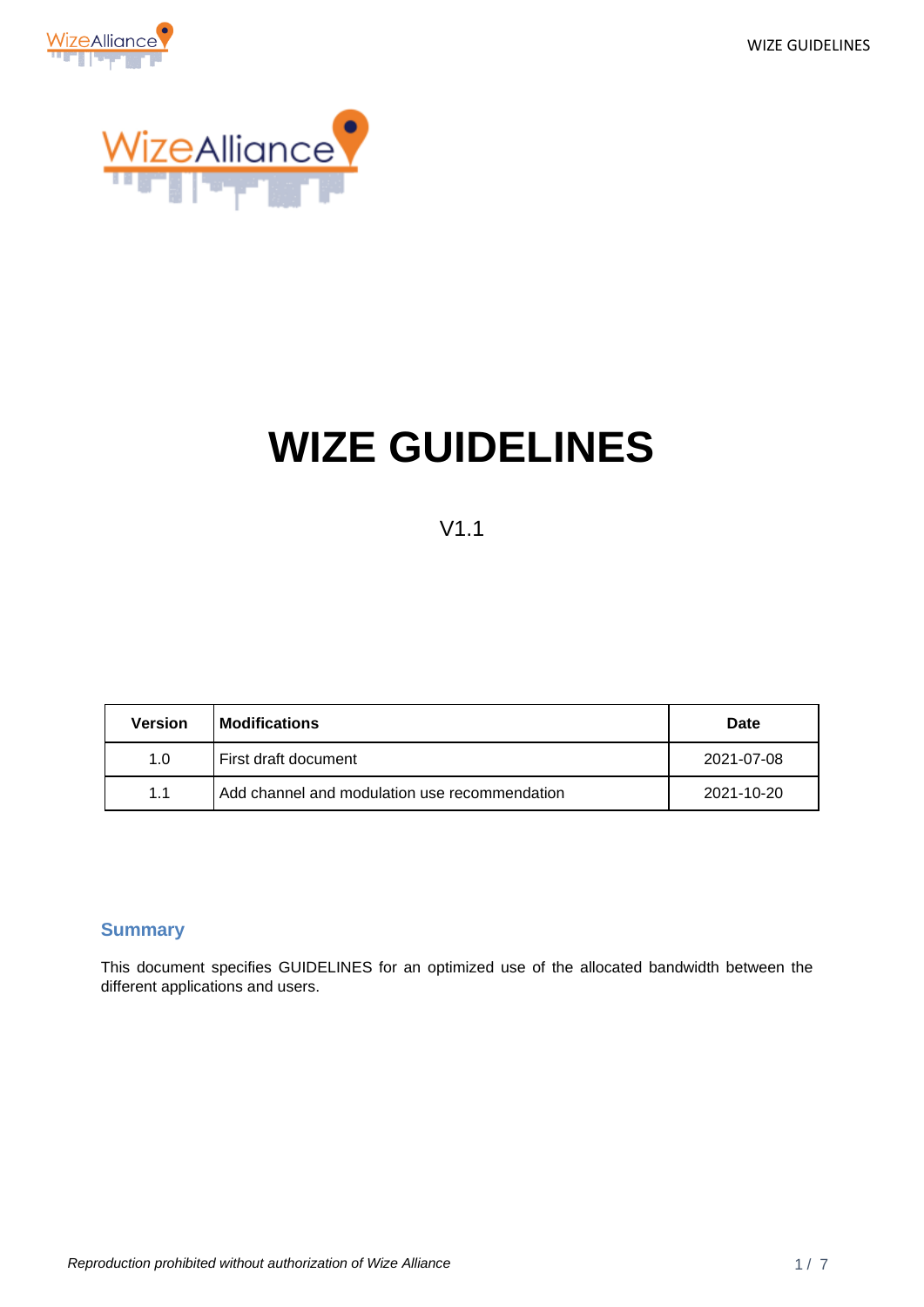

## <span id="page-1-0"></span>**Table of contents**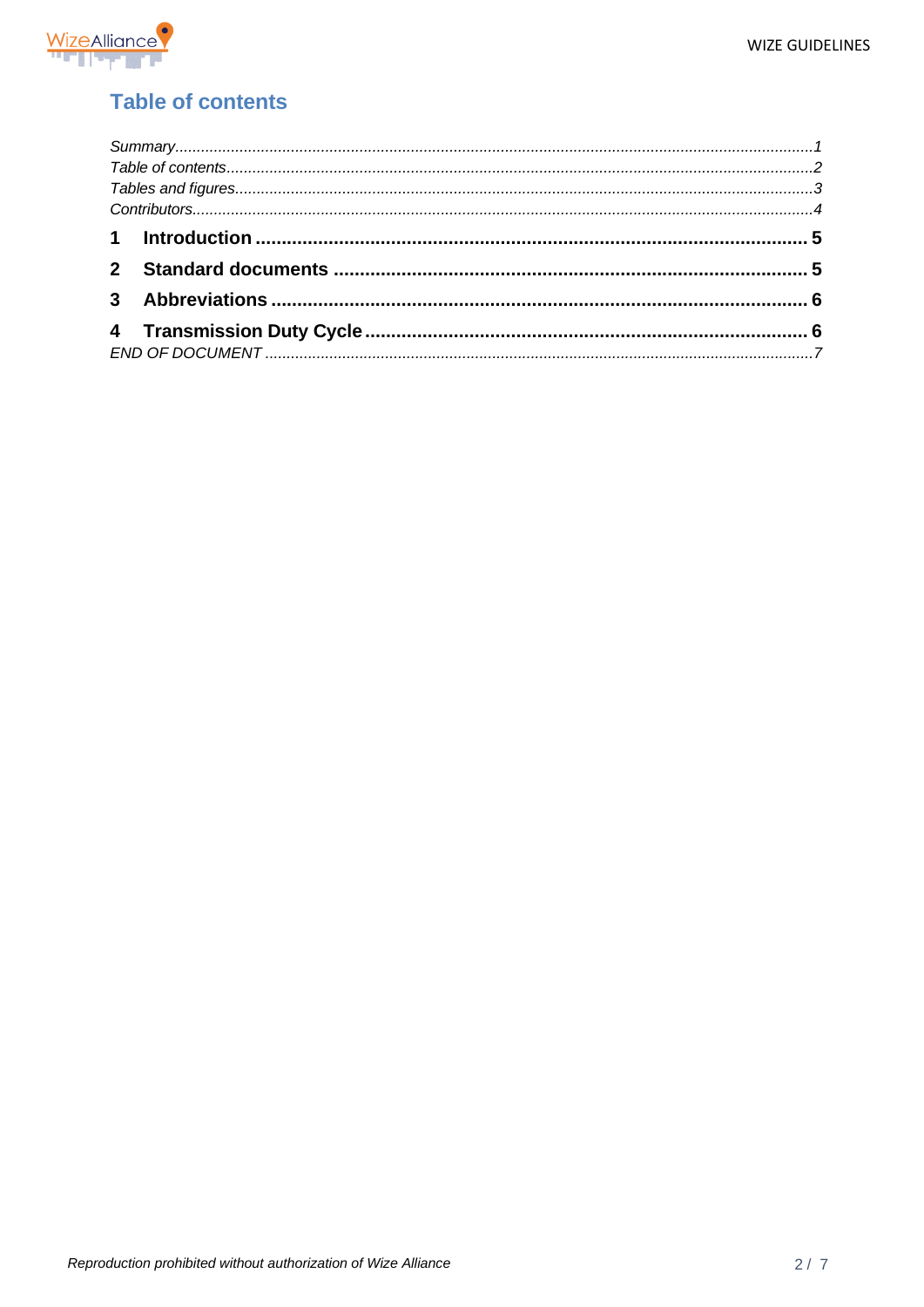

# <span id="page-2-0"></span>**Tables and figures**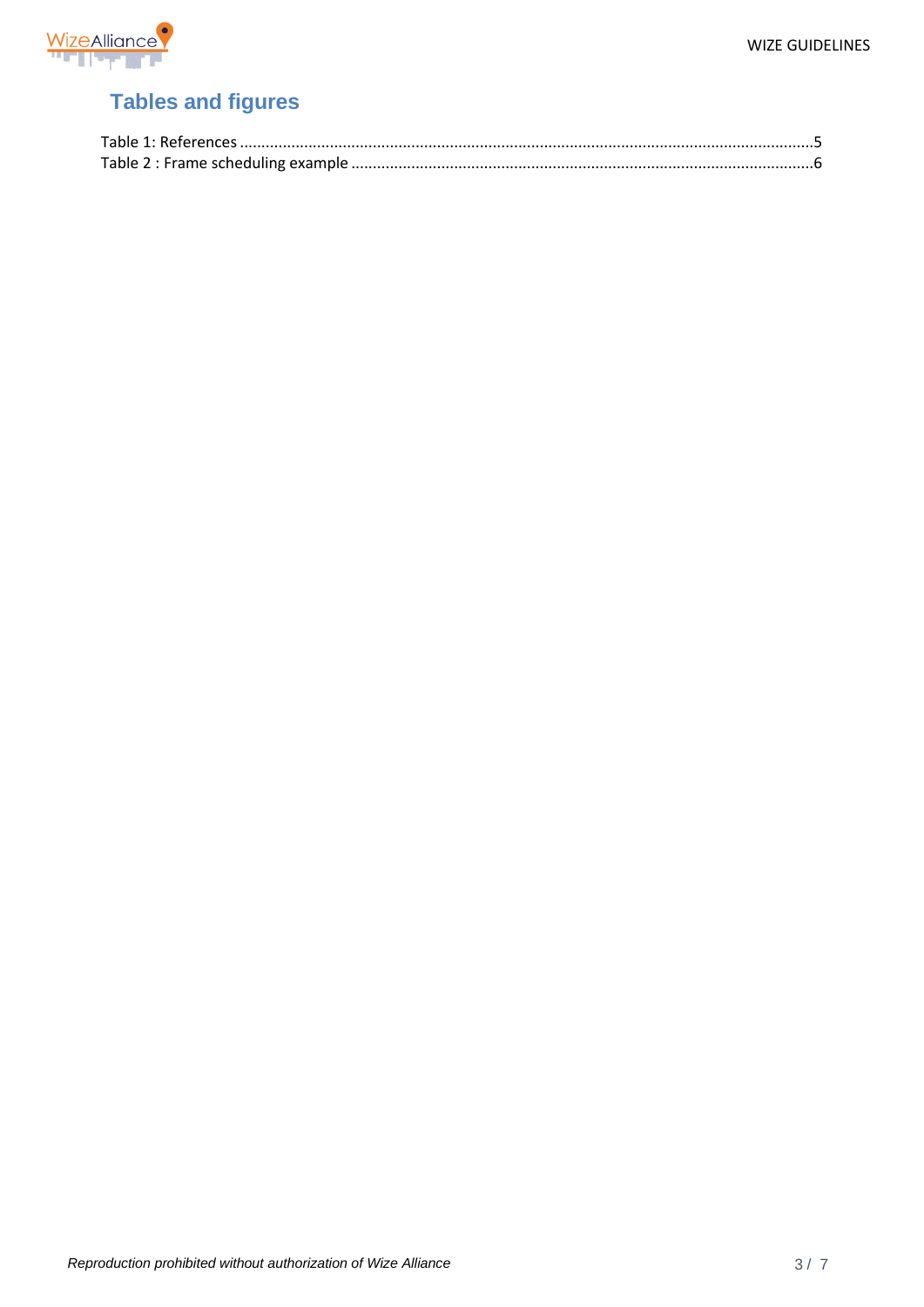

### <span id="page-3-0"></span>**Contributors**

#### **Suez Smart Solutions**

Eric Farnier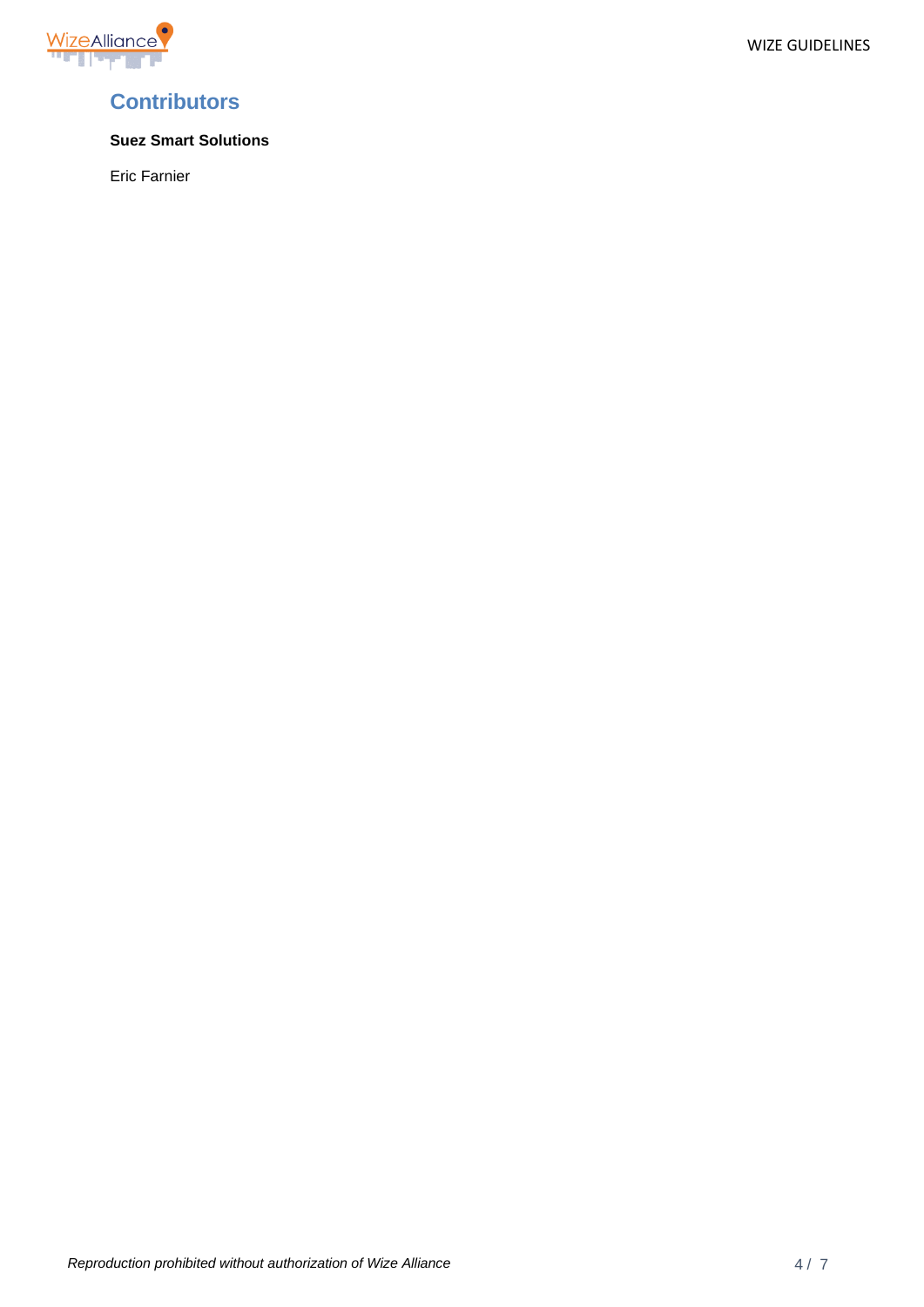



# <span id="page-4-0"></span>**Introduction**

# <span id="page-4-1"></span>**Standard documents**

| <b>Reference</b> | <b>Document</b>                                                            | <b>Version</b> |
|------------------|----------------------------------------------------------------------------|----------------|
|                  |                                                                            |                |
| N[1]             | WIZE - 01 LAN Protocol                                                     | v1.2           |
| N[2]             | WIZE - 02 Regional Parameters                                              |                |
| N[3]             | WIZE - 03 Common Application Layers                                        | v1.2           |
| N[4]             | EN 13757-4<br>Communication systems for meters - Part 4:<br>Wireless M-Bus | 2018           |
| N[5]             | <b>ERC Recommendation 70-03</b>                                            | 2019           |

<span id="page-4-2"></span>*Table 1: References*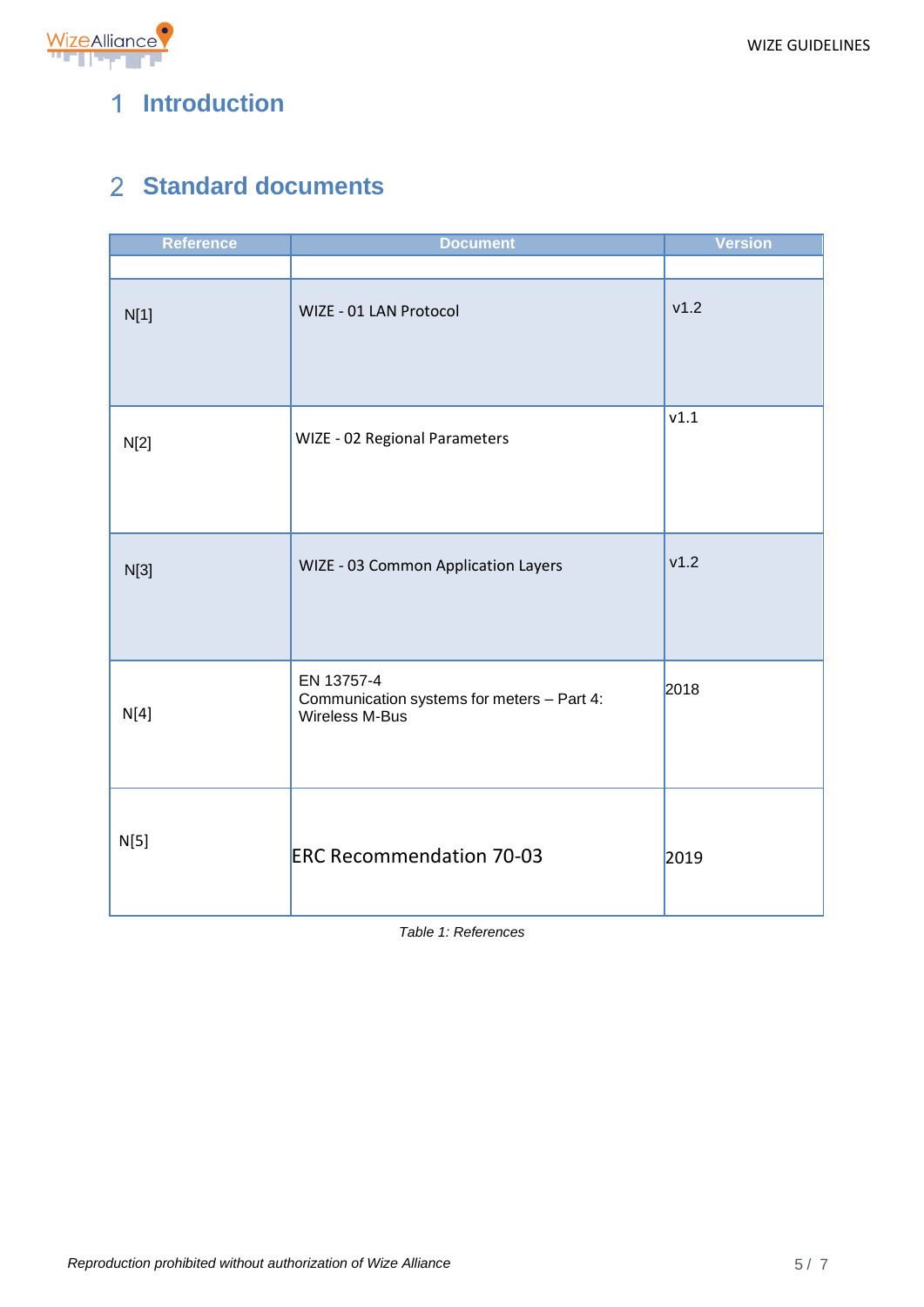

# <span id="page-5-0"></span>**Abbreviations**

# <span id="page-5-1"></span>**Transmission Duty Cycle**

WIZE protocol includes in its scope metering applications with battery operated devices and potentially high density of end points. Being a radio communication network, it is therefore very important that the bandwidth sharing is optimized.

The EN 300 220-4 standard states that authorized duty cycle for the 169MHz frequency band shall not exceed 10%, this allows for a 6mn transmission over an hour. This allocation of duty cycle is only used under WIZE protocol in case of firmware updates which are by nature seldomly used. WIZE protocol recommends that. For all radio transmission, WIZE ALLIANCE proposes some scheduling rules in order to meet the expected high performance rates of data transmission which will be detailed here below.

First of all, a 4 hours period is daily reserved for potential maintenance operations (for instance firmware updates), data transmission is thus achieved over the remaining 20 hours of each day. The 20 hours period can be splitted into several windows, in the following example 5 windows of 4 hours, which will allow for an optimized transmission schedule including a potential redundant data frame emission. This is detailed in the following figure:



*Table 2 : Frame scheduling example*

<span id="page-5-2"></span>Note: one reference period begins each day at "Reference Time" which is one parameter of the WIZE protocol (can be 00h00 UTC).

In order to avoid excessive bandwidth occupation which might result in excessive collision occurrence, the following limitation are proposed:

- Consider an average of the transmitters/usecases on the network (ex: if only 1% of the transmitters need an extended duty cycle it shall be included in the calculation with 1% weight over total number of transmitters)
- 0.01% duty cycle calculated over one hour, allowing for a 108 bytes data frame to be transmitted at 2400bps (including 30 bytes of WIZE protocol overhead)
- 0.0025% bandwidth occupation calculated over one transmission window of 4 hours same 108 bytes limitation
- Transmission date of each data frame within one transmission window randomly calculated